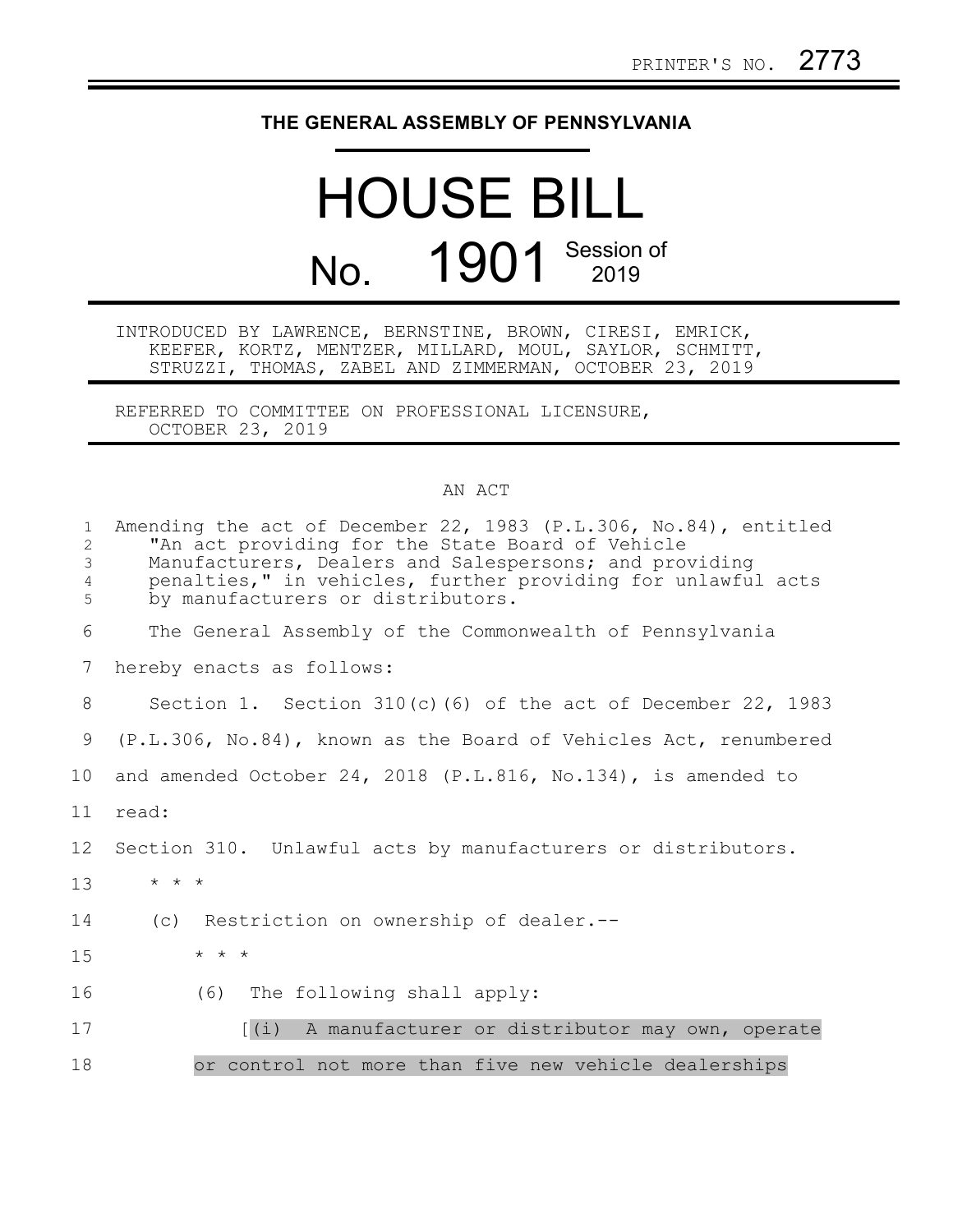| 1                 | trading solely in electric vehicles, as defined in 75   |
|-------------------|---------------------------------------------------------|
| 2                 | Pa.C.S. § 102 (relating to definitions), that are not   |
| 3                 | sold as new vehicles by a licensed independent new      |
| 4                 | vehicle dealer pursuant to an existing franchise with a |
| 5                 | manufacturer or distributor, if each of the following   |
| 6                 | conditions are met:                                     |
| 7                 | (A) Each of the new vehicle dealerships selling         |
| 8                 | the manufacturer's new motor vehicles in this           |
| 9                 | Commonwealth trade exclusively in the manufacturer's    |
| 10                | line-make.                                              |
| 11                | Each of the new vehicle dealerships selling<br>(B)      |
| 12                | the manufacturer's motor vehicles in this               |
| 13                | Commonwealth are determined to be in compliance with    |
| 14                | this chapter.                                           |
| 15                | (C) Either of the following apply:                      |
| 16                | The manufacturer, distributor or a<br>(I)               |
| 17                | subsidiary, affiliate or controlled entity has          |
| 18                | not acquired, nor does it hold a controlling            |
| 19                | interest in another manufacturer or distributor,        |
| 20                | required to be licensed under this chapter.             |
| 21                | If a controlling interest is acquired,<br>(II)          |
| 22                | the manufacturer, distributor or a subsidiary,          |
| 23                | affiliate or controlled entity may not continue         |
| 24                | to operate or control a new vehicle dealership          |
| 25                | under this subsection for a period not more than        |
| 26                | 12 months from the date it acquired the                 |
| 27                | controlling interest.                                   |
| 28                | Either of the following apply:<br>(D)                   |
| 29                | A controlling interest in the original<br>(I)           |
| 30                | manufacturer, distributor or any subsidiary,            |
| 20190HB1901PN2773 | $-2-$                                                   |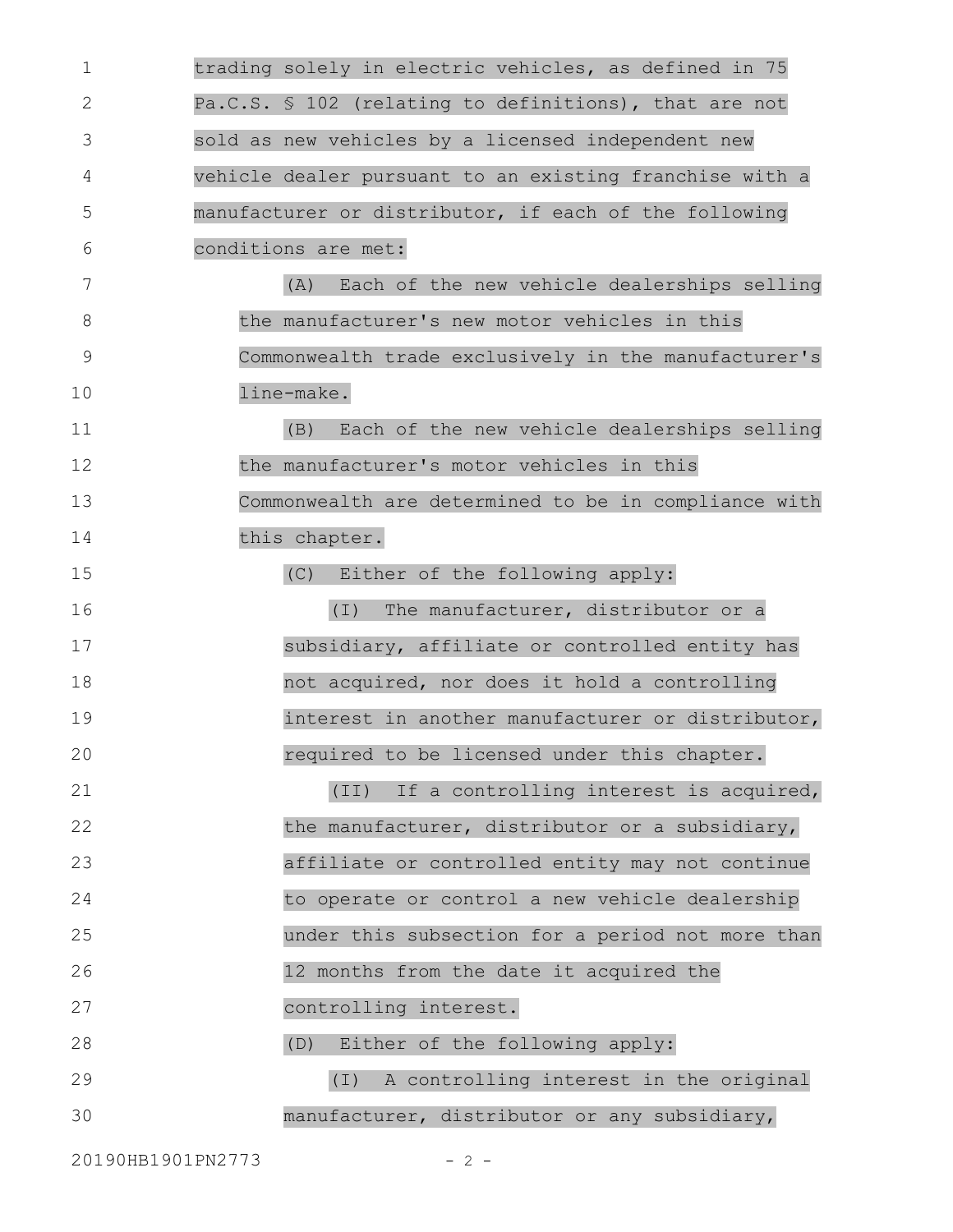affiliate or controlled entity was not transferred, sold or conveyed to another manufacturer, distributor, person or entity required to be licensed under this chapter. (II) If a controlling interest is transferred, sold or conveyed to another manufacturer, distributor, person or entity required to be licensed under this chapter, the entity may not continue to operate or control a new vehicle dealership under this subsection for a period not more than 12 months from the date it acquired the controlling interest. (E) The manufacturer shall have continuously offered electric vehicles for sale for a period of not less than 12 months prior to the effective date of this clause. (ii) Nothing under this chapter shall prohibit a manufacturer operating or controlling a new vehicle dealership under this paragraph from owning, operating or controlling a warranty facility for warranty repairs on the manufacturer's line-make of vehicles.] (i) A manufacturer or distributor may own, operate or control new vehicle dealerships trading solely in electric vehicles, as defined in 75 Pa.C.S. § 102 (relating to definitions), that are not sold as new vehicles by licensed independent new vehicle dealers pursuant to an existing franchise with a manufacturer or distributor, if each of the following conditions are met: (A) Each of the new vehicle dealerships selling the manufacturer's new motor vehicles in this 1 2 3 4 5 6 7 8 9 10 11 12 13 14 15 16 17 18 19 20 21 22 23 24 25 26 27 28 29 30

20190HB1901PN2773 - 3-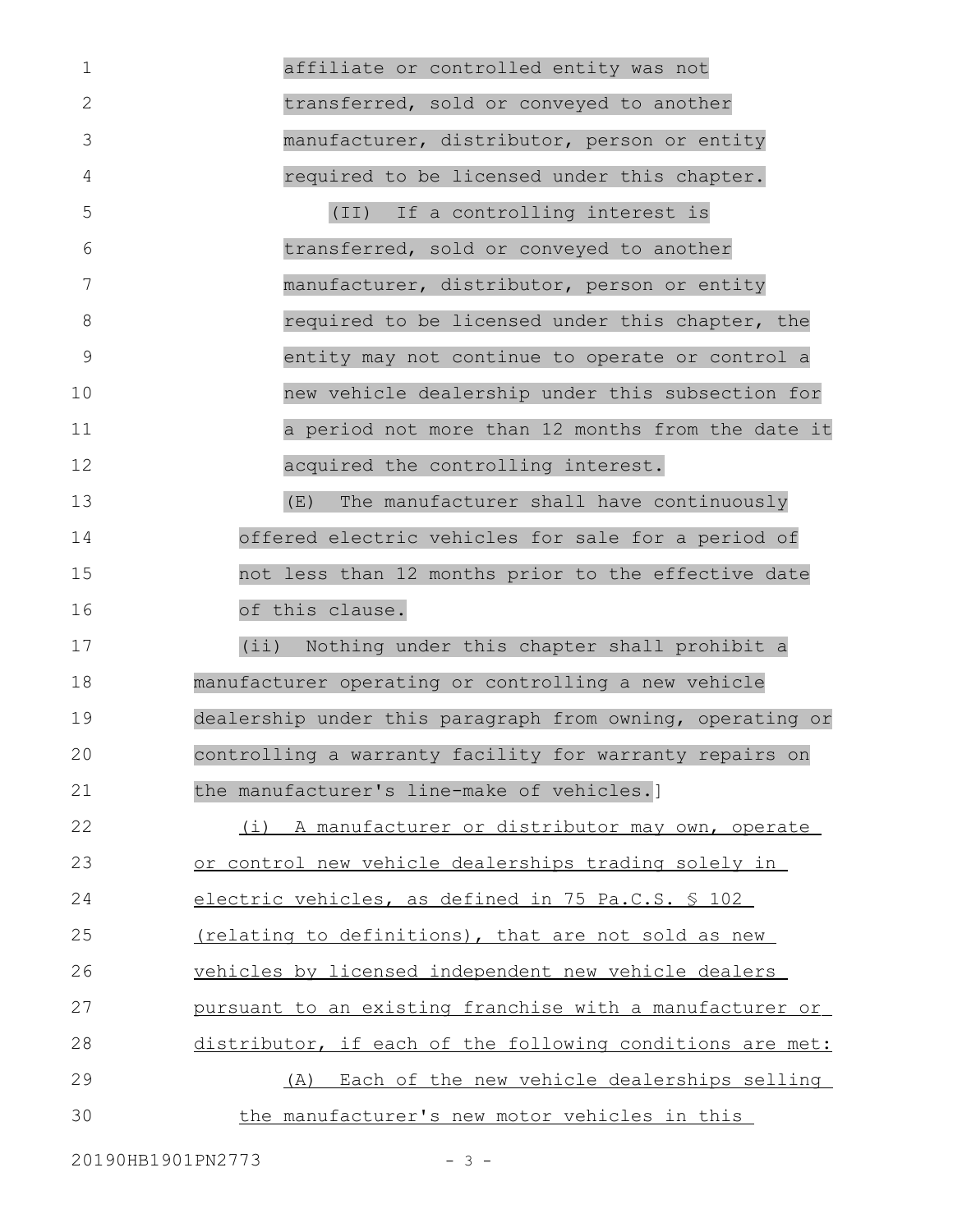| $\mathbf 1$   | Commonwealth trades exclusively in the manufacturer's |
|---------------|-------------------------------------------------------|
| $\mathbf{2}$  | line-make.                                            |
| 3             | (B) Each of the new vehicle dealership selling        |
| 4             | the manufacturer's motor vehicles in this             |
| 5             | Commonwealth is determined to be in compliance with   |
| 6             | this act.                                             |
| 7             | (C) Either of the following apply:                    |
| 8             | The manufacturer, distributor or a<br>( I )           |
| $\mathcal{G}$ | subsidiary, affiliate or controlled entity has        |
| 10            | not acquired, nor does it hold a controlling          |
| 11            | interest in another manufacturer or distributor,      |
| 12            | required to be licensed under this act.               |
| 13            | If a controlling interest is acquired,<br>(TI)        |
| 14            | the manufacturer, distributor or a subsidiary,        |
| 15            | affiliate or controlled entity may not continue       |
| 16            | to operate or control the new vehicle dealerships     |
| 17            | under this subsection for a period not more than      |
| 18            | 12 months from the date it acquired the               |
| 19            | controlling interest.                                 |
| 20            | Either of the following apply:<br>(D)                 |
| 21            | (I) A controlling interest in the original            |
| 22            | manufacturer, distributor or any subsidiary,          |
| 23            | affiliate or controlled entity was not                |
| 24            | transferred, sold or conveyed to another              |
| 25            | manufacturer, distributor, person or entity           |
| 26            | required to be licensed under this act.               |
| 27            | (II) If a controlling interest is                     |
| 28            | transferred, sold or conveyed to another              |
| 29            | manufacturer, distributor, person or entity           |
| 30            | required to be licensed under this act, the           |